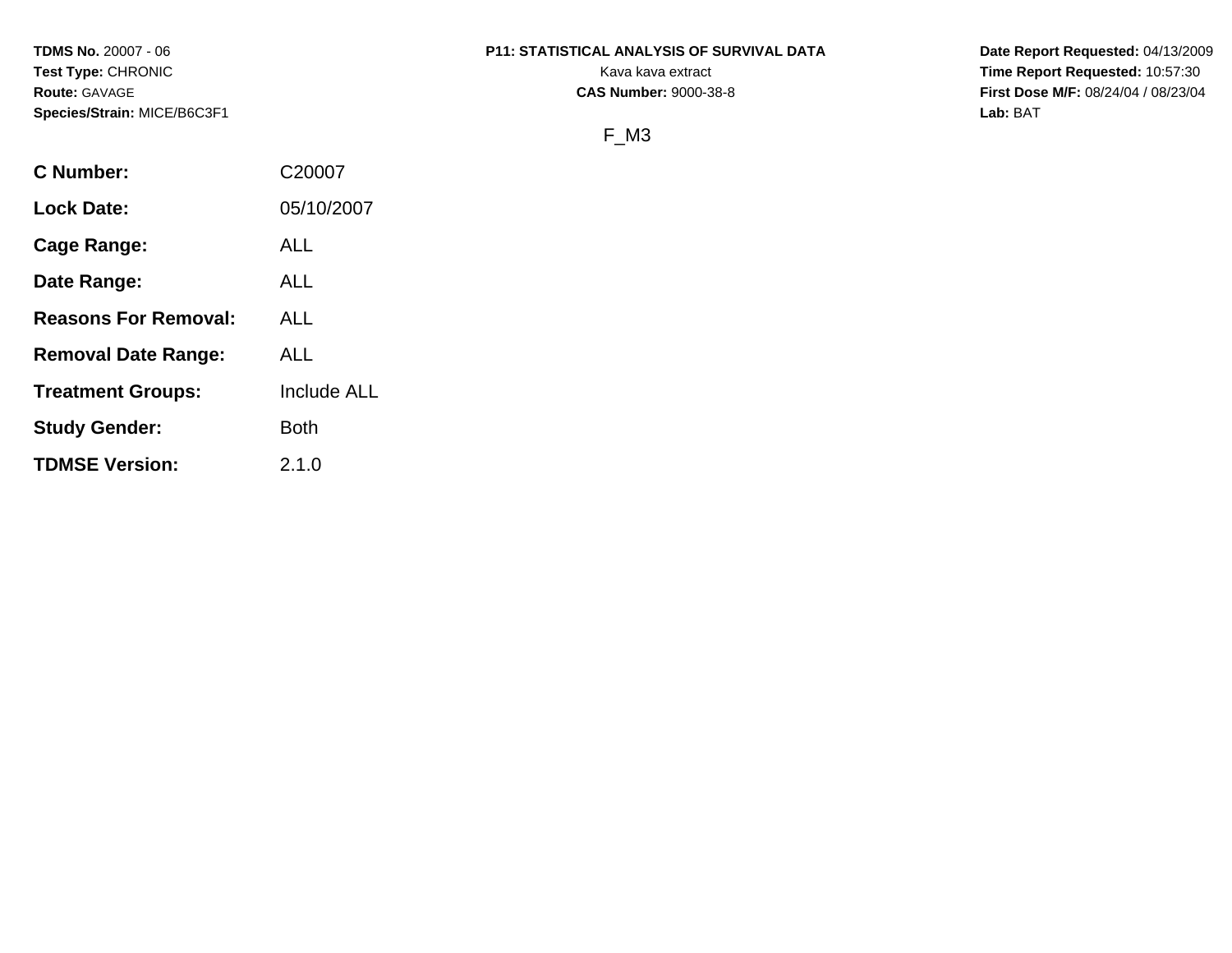**Test Type:** CHRONIC **The Report Requested:** 10:57:30 **Route:** GAVAGE **CAS Number:** 9000-38-8 **First Dose M/F:** 08/24/04 / 08/23/04

## **MALE MICE** FIRST TERMINAL SACRIFICE AT **730** DAYS INDIVIDUAL SURVIVAL TIMES (DAYS)

**DOSE = 0 G/KG** TOTAL 50 UNCENSORED DEATHS 16 CENSORED DEATHS 0 TERMINAL 34 UNCENSORED DEATH DAYS: 369 455 513 570 579 587 617 626 644 647 648 652 668 668 683 703 CENSORED DEATH DAYS: None **DOSE = 0.25 G/KG** TOTAL 50 UNCENSORED DEATHS 17 CENSORED DEATHS 0 TERMINAL 33 UNCENSORED DEATH DAYS: 319 423 431 437 484 546 553 553 596 623 664 664 687 693 695 707 720 CENSORED DEATH DAYS: None **DOSE = 0.5 G/KG** TOTAL 50 UNCENSORED DEATHS 16 CENSORED DEATHS 0 TERMINAL 34 UNCENSORED DEATH DAYS: 455 494 534 580 605 616 623 653 660 668 670 679 683 683 711 729 CENSORED DEATH DAYS: None **DOSE = 1.0 G/KG** TOTAL 50 UNCENSORED DEATHS 14 CENSORED DEATHS 0 TERMINAL 36 UNCENSORED DEATH DAYS: 392 465 547 574 582 582 595 596 596 668 673 692 707 718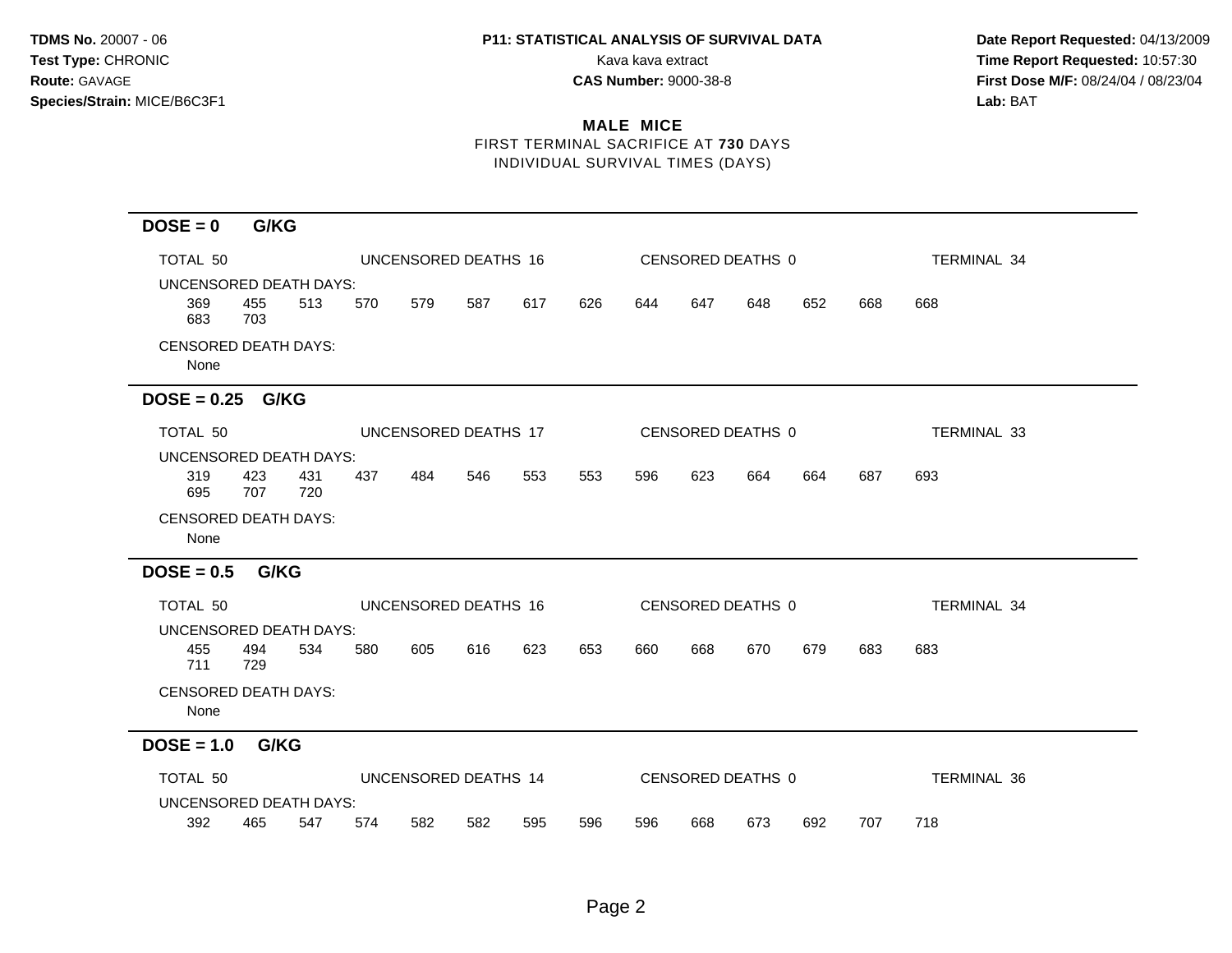# **TDMS No.** 20007 - 06 **P11: STATISTICAL ANALYSIS OF SURVIVAL DATA Date Report Requested:** 04/13/2009

**MALE MICE** FIRST TERMINAL SACRIFICE AT **730** DAYS INDIVIDUAL SURVIVAL TIMES (DAYS)

**Test Type:** CHRONIC **Transfer CHRONIC Report Requested:** 10:57:30 **Route:** GAVAGE **CAS Number:** 9000-38-8 **First Dose M/F:** 08/24/04 / 08/23/04

> CENSORED DEATH DAYS: None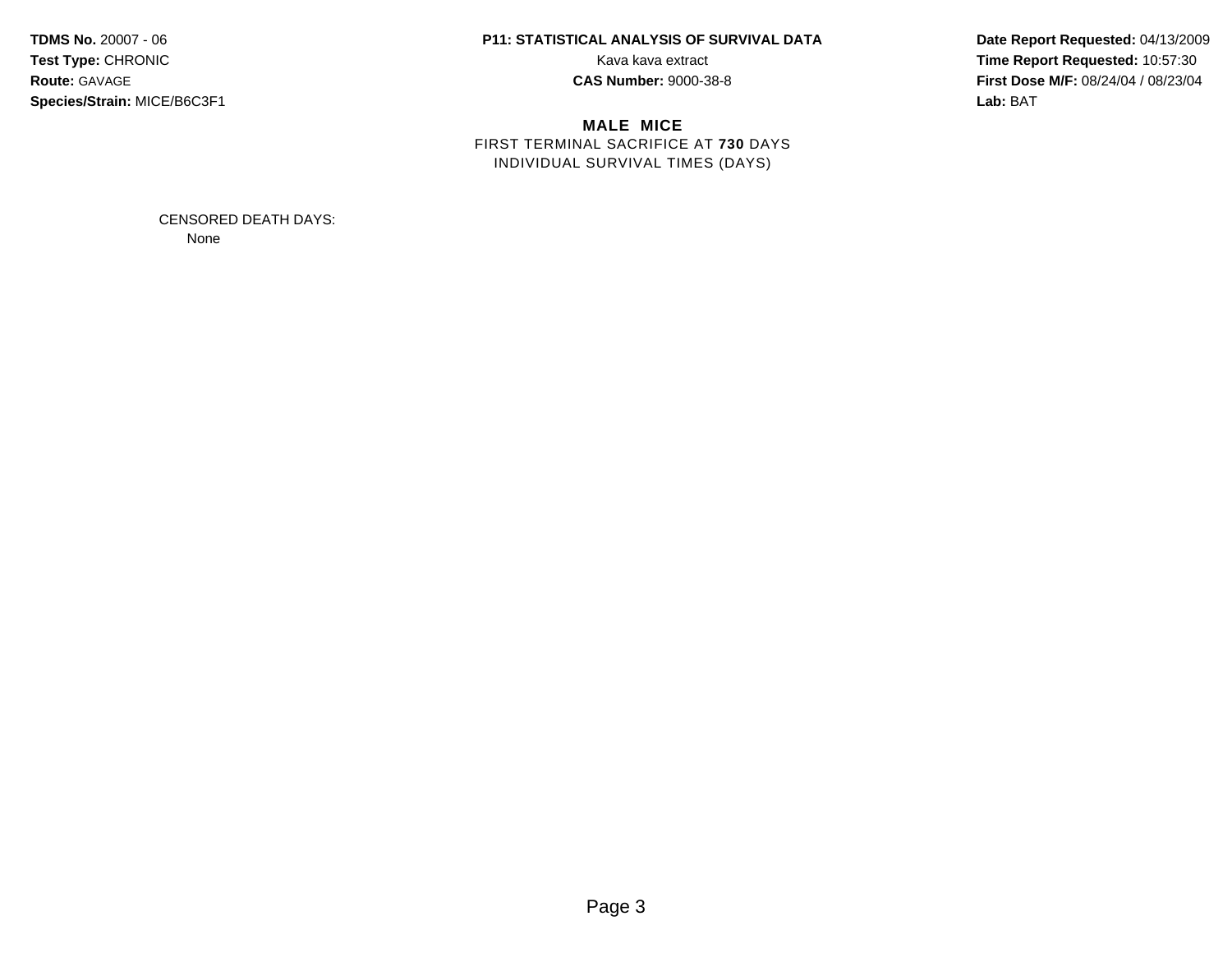**Test Type:** CHRONIC **The Report Requested:** 10:57:30 **Route:** GAVAGE **CAS Number:** 9000-38-8 **First Dose M/F:** 08/24/04 / 08/23/04

## **MALE MICE**

FIRST TERMINAL SACRIFICE AT **730** DAYS

# **KAPLAN-MEIER SURVIVAL PROBABILITY ESTIMATES (%)**

| <b>DOSE</b>     | <b>TIME (DAYS)</b> |       |       |       |       |      |      |      |      |        |  |  |
|-----------------|--------------------|-------|-------|-------|-------|------|------|------|------|--------|--|--|
|                 | 90                 | 180   | 270   | 365   | 425   | 485  | 545  | 605  | 665  | 730(A) |  |  |
| 0 G/KG          | 100.0              | 100.0 | 100.0 | 100.0 | 98.0  | 96.0 | 94.0 | 88.0 | 76.0 | 68.0   |  |  |
| 0.25 G/KG       | 100.0              | 100.0 | 100.0 | 98.0  | 96.0  | 90.0 | 90.0 | 82.0 | 76.0 | 66.0   |  |  |
| 0.5 G/KG        | 100.0              | 100.0 | 100.0 | 100.0 | 100.0 | 98.0 | 94.0 | 90.0 | 82.0 | 68.0   |  |  |
| <b>1.0 G/KG</b> | 100.0              | 100.0 | 100.0 | 100.0 | 98.0  | 96.0 | 96.0 | 82.0 | 82.0 | 72.0   |  |  |

(A) FIRST TERMINAL SACRIFICE

(B) THE FIRST ENTRY IS THE TREND TEST (TARONE, 1975) RESULT. SUBSEQUENT ENTRIES ARE THE RESULTS OF PAIRWISE TESTS (COX, 1972). NEGATIVE TRENDS ARE INDICATED BY "N".

(C) MEAN OF ALL UNCENSORED DEATHS PRIOR TO TERMINAL SACRIFICE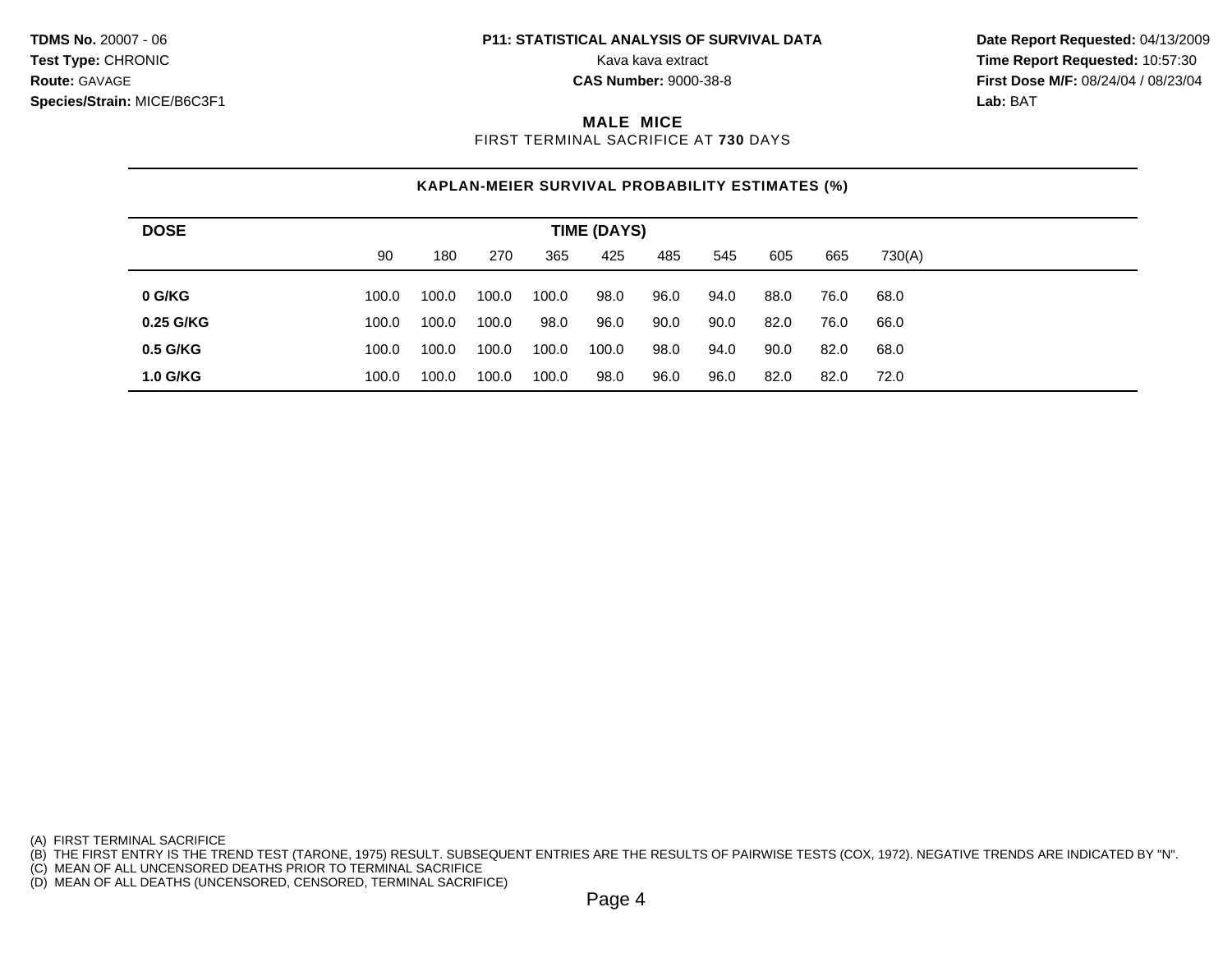**Test Type:** CHRONIC **The Report Requested:** 10:57:30 **Route:** GAVAGE **CAS Number:** 9000-38-8 **First Dose M/F:** 08/24/04 / 08/23/04

## **MALE MICE**

FIRST TERMINAL SACRIFICE AT **730** DAYS

## **SURVIVAL SUMMARY STATISTICS**

| <b>DOSE</b>                                                         | 0 G/KG          | 0.25 G/KG       | $0.5$ G/KG      | $1.0$ G/KG      |
|---------------------------------------------------------------------|-----------------|-----------------|-----------------|-----------------|
| <b>SURVIVAL AT END OF STUDY</b><br>(KAPLAN-MEIER)                   | 68.0%           | 66.0%           | 68.0%           | 72.0%           |
| <b>SIGNIFICANCE (B)</b><br>(LIFE TABLE)                             | $P = 0.629N$    | $P=0.956$       | $P = 1.000N$    | $P = 0.798N$    |
| <b>MEAN DAY OF</b><br><b>NATURAL DEATHS (C)</b><br>(STANDARD ERROR) | 601.8<br>(22.4) | 576.2<br>(29.5) | 627.7<br>(19.4) | 599.1<br>(24.5) |
| <b>MEAN LIFE SPAN (D)</b><br>(STANDARD ERROR)                       | 689.0<br>(11.0) | 677.7<br>(14.3) | 697.3<br>(9.1)  | 693.3<br>(10.7) |

(A) FIRST TERMINAL SACRIFICE

(B) THE FIRST ENTRY IS THE TREND TEST (TARONE, 1975) RESULT. SUBSEQUENT ENTRIES ARE THE RESULTS OF PAIRWISE TESTS (COX, 1972). NEGATIVE TRENDS ARE INDICATED BY "N".

(C) MEAN OF ALL UNCENSORED DEATHS PRIOR TO TERMINAL SACRIFICE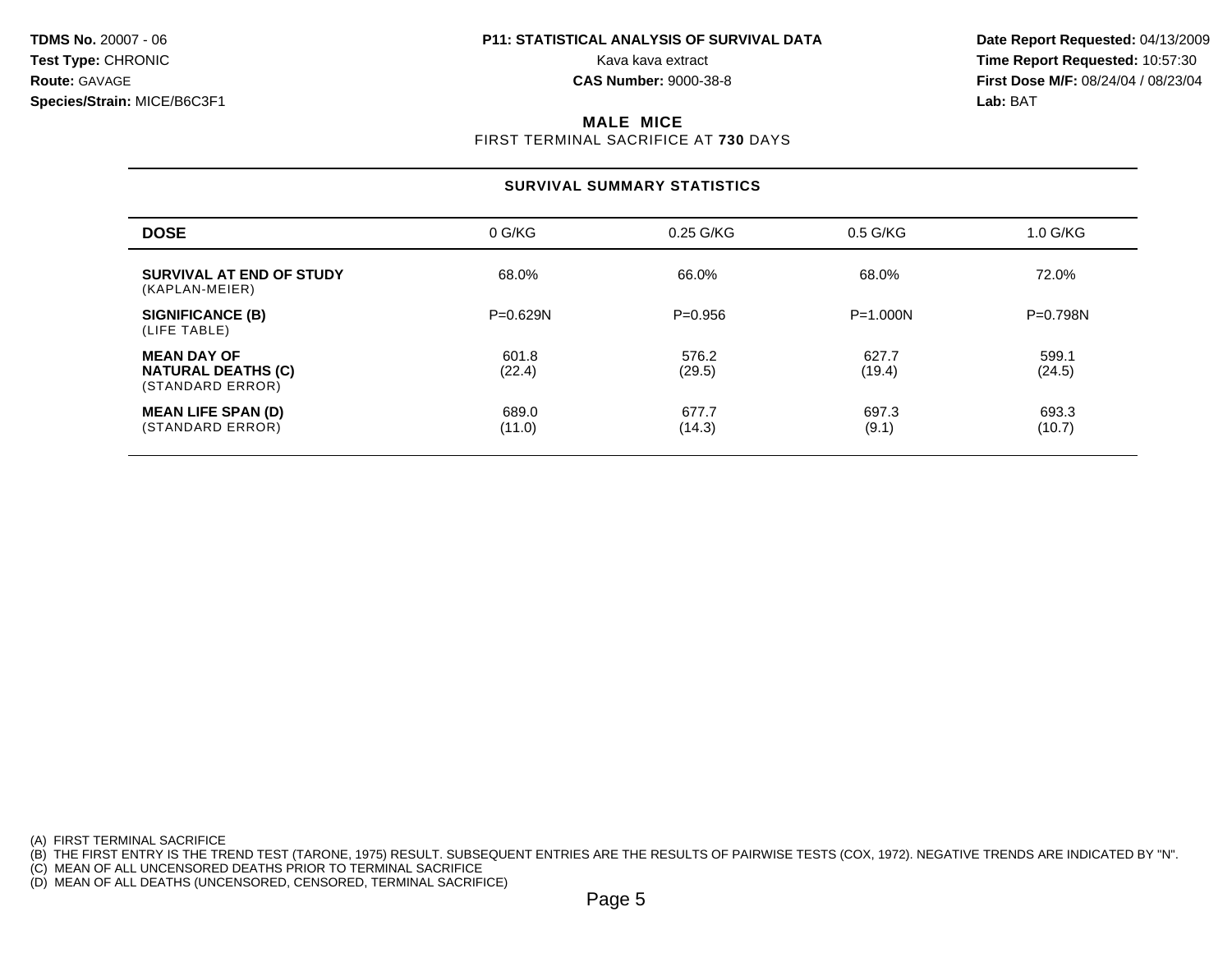**Test Type:** CHRONIC **Transfer CHRONIC Report Requested:** 10:57:30 **Route:** GAVAGE **CAS Number:** 9000-38-8 **First Dose M/F:** 08/24/04 / 08/23/04

## **FEMALE MICE** FIRST TERMINAL SACRIFICE AT **729** DAYS

INDIVIDUAL SURVIVAL TIMES (DAYS)

| $DOSE = 0$                    | G/KG        |     |     |                      |     |     |     |     |     |                   |     |     |                    |  |
|-------------------------------|-------------|-----|-----|----------------------|-----|-----|-----|-----|-----|-------------------|-----|-----|--------------------|--|
|                               |             |     |     |                      |     |     |     |     |     |                   |     |     |                    |  |
| TOTAL 50                      |             |     |     | UNCENSORED DEATHS 11 |     |     |     |     |     | CENSORED DEATHS 1 |     |     | TERMINAL 38        |  |
| <b>UNCENSORED DEATH DAYS:</b> |             |     |     |                      |     |     |     |     |     |                   |     |     |                    |  |
| 421                           | 523         | 544 | 560 | 581                  | 610 | 639 | 684 | 688 | 700 | 701               |     |     |                    |  |
| <b>CENSORED DEATH DAYS:</b>   |             |     |     |                      |     |     |     |     |     |                   |     |     |                    |  |
| 394                           |             |     |     |                      |     |     |     |     |     |                   |     |     |                    |  |
| $DOSE = 0.25$ G/KG            |             |     |     |                      |     |     |     |     |     |                   |     |     |                    |  |
| TOTAL 50                      |             |     |     | UNCENSORED DEATHS 16 |     |     |     |     |     | CENSORED DEATHS 0 |     |     | TERMINAL 34        |  |
| UNCENSORED DEATH DAYS:        |             |     |     |                      |     |     |     |     |     |                   |     |     |                    |  |
| 372                           | 521         | 565 | 575 | 666                  | 669 | 669 | 681 | 697 | 701 | 708               | 711 | 715 | 718                |  |
| 723                           | 724         |     |     |                      |     |     |     |     |     |                   |     |     |                    |  |
| <b>CENSORED DEATH DAYS:</b>   |             |     |     |                      |     |     |     |     |     |                   |     |     |                    |  |
| None                          |             |     |     |                      |     |     |     |     |     |                   |     |     |                    |  |
| $DOSE = 0.5$                  | <b>G/KG</b> |     |     |                      |     |     |     |     |     |                   |     |     |                    |  |
| TOTAL 50                      |             |     |     | UNCENSORED DEATHS 5  |     |     |     |     |     | CENSORED DEATHS 0 |     |     | <b>TERMINAL 45</b> |  |
| UNCENSORED DEATH DAYS:        |             |     |     |                      |     |     |     |     |     |                   |     |     |                    |  |
| 534                           | 554         | 556 | 638 | 712                  |     |     |     |     |     |                   |     |     |                    |  |
| <b>CENSORED DEATH DAYS:</b>   |             |     |     |                      |     |     |     |     |     |                   |     |     |                    |  |
| None                          |             |     |     |                      |     |     |     |     |     |                   |     |     |                    |  |
| $DOSE = 1.0$ G/KG             |             |     |     |                      |     |     |     |     |     |                   |     |     |                    |  |
| TOTAL 50                      |             |     |     | UNCENSORED DEATHS 12 |     |     |     |     |     | CENSORED DEATHS 1 |     |     | <b>TERMINAL 37</b> |  |
| UNCENSORED DEATH DAYS:        |             |     |     |                      |     |     |     |     |     |                   |     |     |                    |  |
| 523                           | 548         | 548 | 576 | 604                  | 654 | 669 | 678 | 684 | 719 | 723               | 725 |     |                    |  |
| <b>CENSORED DEATH DAYS:</b>   |             |     |     |                      |     |     |     |     |     |                   |     |     |                    |  |
| 148                           |             |     |     |                      |     |     |     |     |     |                   |     |     |                    |  |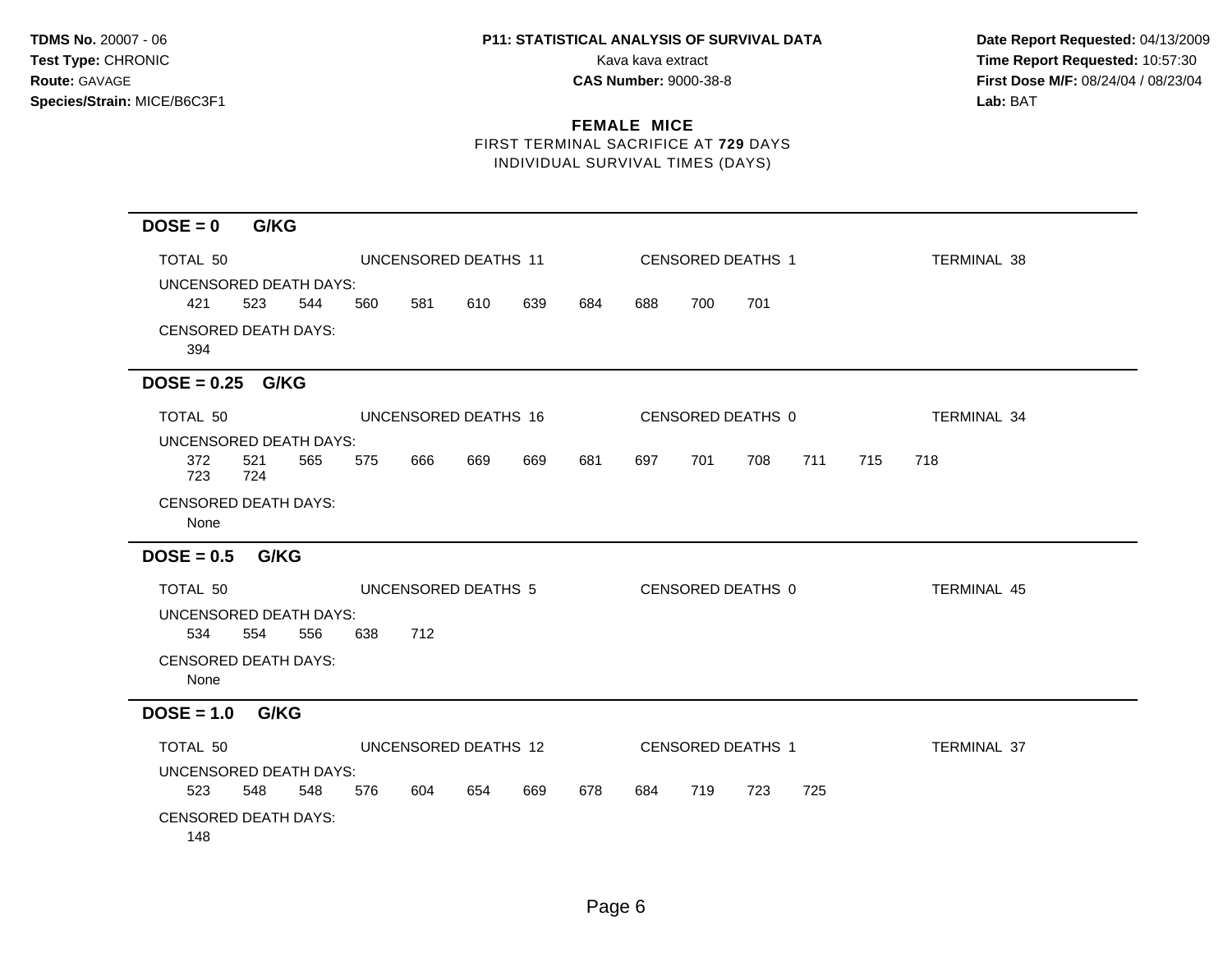**Test Type:** CHRONIC **The Report Requested:** 10:57:30 **Route:** GAVAGE **CAS Number:** 9000-38-8 **First Dose M/F:** 08/24/04 / 08/23/04

## **FEMALE MICE**

FIRST TERMINAL SACRIFICE AT **729** DAYS

# **KAPLAN-MEIER SURVIVAL PROBABILITY ESTIMATES (%)**

| <b>DOSE</b>     | <b>TIME (DAYS)</b> |       |       |       |       |       |      |      |      |        |  |
|-----------------|--------------------|-------|-------|-------|-------|-------|------|------|------|--------|--|
|                 | 90                 | 180   | 270   | 365   | 425   | 485   | 545  | 605  | 665  | 729(A) |  |
| 0 G/KG          | 100.0              | 100.0 | 100.0 | 100.0 | 98.0  | 98.0  | 93.9 | 89.8 | 85.7 | 77.6   |  |
|                 |                    |       |       |       |       |       |      |      |      |        |  |
| 0.25 G/KG       | 100.0              | 100.0 | 100.0 | 100.0 | 98.0  | 98.0  | 96.0 | 92.0 | 92.0 | 68.0   |  |
| $0.5$ G/KG      | 100.0              | 100.0 | 100.0 | 100.0 | 100.0 | 100.0 | 98.0 | 94.0 | 92.0 | 90.0   |  |
| <b>1.0 G/KG</b> | 100.0              | 100.0 | 100.0 | 100.0 | 100.0 | 100.0 | 98.0 | 89.8 | 87.8 | 75.5   |  |

(A) FIRST TERMINAL SACRIFICE

(B) THE FIRST ENTRY IS THE TREND TEST (TARONE, 1975) RESULT. SUBSEQUENT ENTRIES ARE THE RESULTS OF PAIRWISE TESTS (COX, 1972). NEGATIVE TRENDS ARE INDICATED BY "N".

(C) MEAN OF ALL UNCENSORED DEATHS PRIOR TO TERMINAL SACRIFICE